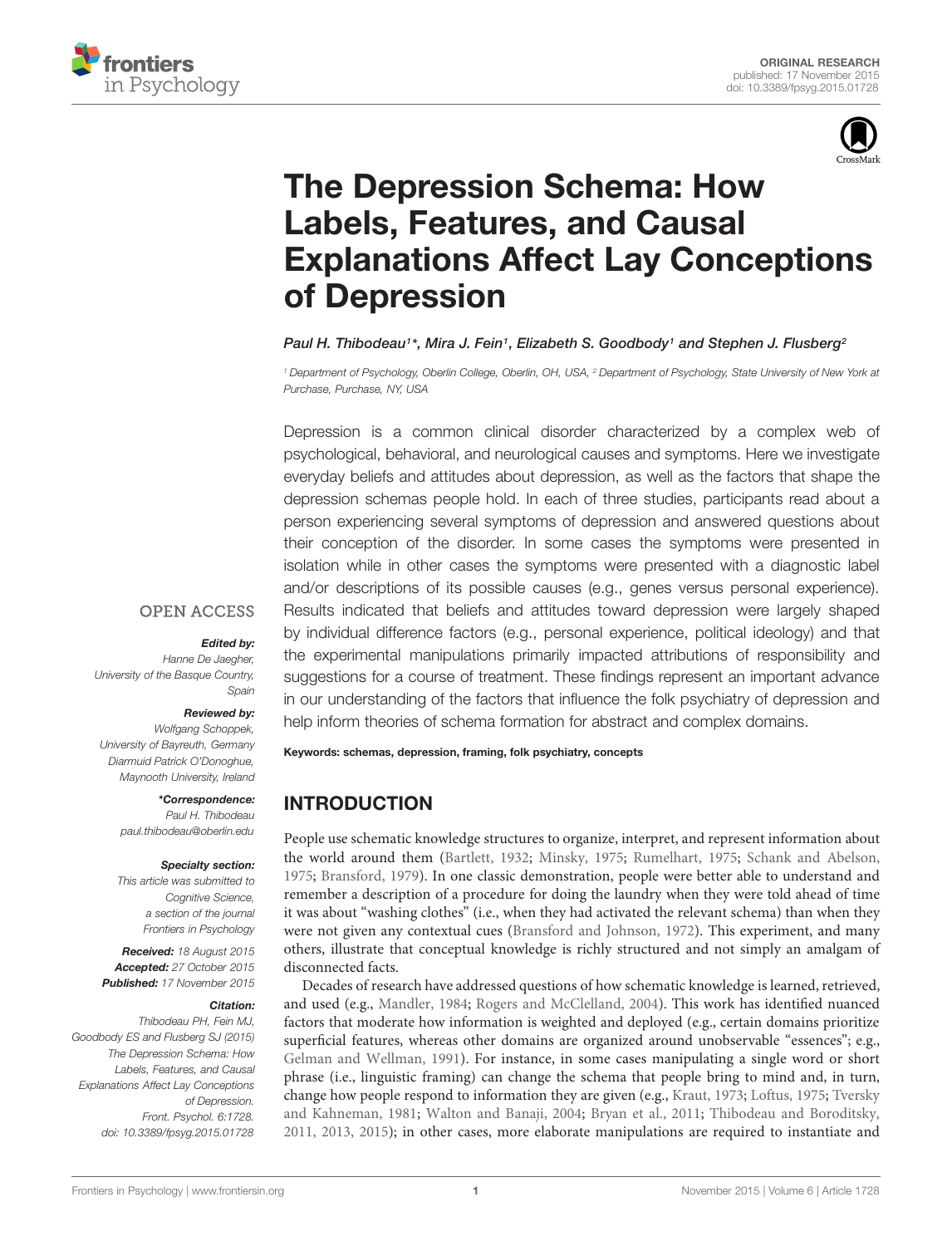transfer a relevant schema for use in solving a target problem (see, e.g., [Gick and Holyoak](#page-11-13), [1980](#page-11-13), [1983\)](#page-11-14).

In the present paper, we investigate several fundamental issues about the nature of schematic knowledge for depression. Although the studies are designed around this singular domain, at the heart of our investigation are theoretical questions about the nature of schematic knowledge. For example, to what extent do different labels ("depression" versus "neurological disorder") and causal explanations (experience versus genes) for the condition affect the way people conceptualize a person's struggle with depression (e.g., stigmatizing attitudes, beliefs about the biological basis of the condition, etc.)?

One reason we focus our investigation on depression is that psychological disorders (as well as other mental states, emotions, and psychological constructs) are difficult to classify along dimensions that have been studied more extensively in the cognitive sciences. On one hand, these domains are fairly abstract in that they are not merely experienced through the senses (e.g., touched, seen, smelled) and therefore do not fit within taxonomies of concrete things (e.g., artifacts versus natural kinds; [Gelman and Wellman, 1991\)](#page-11-5). On the other hand, these domains are also somewhat different from classic examples of abstract concepts (e.g., time, love, justice), at least for people who have not suffered from depression, for which media and language (e.g., metaphor) may be the primary source of information about the subject (e.g., Lakoff [and Johnson](#page-11-15), [1980;](#page-11-15) [Boroditsky, 2000](#page-10-4)). Indeed, the variability with which people have personal experience with conditions like depression represents an important opportunity for research on schematic knowledge in cognitive science: to what extent does the subjective experience of depression (e.g., symptoms, treatments, and discussions of the disorder with friends, family, and health professionals) influence conceptions of the disorder?

The present work seeks to understand the role of language and causal explanations for depression. It builds on work on conceptual knowledge in cognitive science as well as debates on labeling in the context of psychiatric disorders (e.g., Goff[man,](#page-11-16) [1963](#page-11-16); [Sche](#page-11-17)ff, [1966](#page-11-17); [Gove, 1975;](#page-11-18) [Ahn et al.](#page-10-5)[,](#page-11-19) [2009](#page-10-5)[;](#page-11-19) Dar-Nimrod and Heine, [2011](#page-11-19); [Link and Phelan](#page-11-20), [2013](#page-11-20)). In the context of mental health, some have argued that labels carry a rich structure of associations that can promote stereotyping and stigma (e.g., [Sche](#page-11-17)ff, [1966\)](#page-11-17). Evidence for such a view can be seen in anecdotes from patients who describe their experience dealing with a diagnosis (e.g., "it is important to understand that we are faced with recovering not just from mental illness, but also from the effects of being labeled mentally ill," [Deegan](#page-11-21), [1993](#page-11-21), p. 10). However, others have argued that labels have minor effects on how people think about mental illness and instead suggest that symptoms and symptomatic behaviors cause people to develop stigmatized attitudes toward disorders (e.g., [Gove](#page-11-18), [1975\)](#page-11-18).

Given this debate, our focus on depression is also motivated by practical concerns. Depression is among the most prevalent mental disorders, affecting more than 15 million Americans every year, and is a leading cause of disability claims worldwide (World Health Organization [WHO], [2012](#page-12-0)). In recent years, arguments over how to label mental disorders have resurfaced, motivated by a desire to reduce stigmas associated with mental health issues that represent a primary barrie[r to treatment \(](#page-11-22)Us Department of Health and Human Services, [1999](#page-11-22)). Many have pointed to labels that emphasize the neurobiological component of mental illness as tools for promoting a view that mental disorders are similar to other less stigmatized "brain diseases" [\(Sartorius](#page-11-23), [1997;](#page-11-23) [US Department of Health and Human Services](#page-11-24), [2003\)](#page-11-24). On this view, describing depression in terms of neurobiological processes is thought to highlight the fact that mental disorders have physiological markers and are caused by factors outside a person's control.

Data from the General Social Survey suggests that messaging campaigns that emphasize the neurobiology of depression have increased recognition of the condition's physiological underpinning [\(Pescosolido et al.](#page-11-25), [2010](#page-11-25)). For instance, between 1996 and 2006 there was a significant increase in the percentage of the population who viewed depression as resulting from neurobiological causes (67% compared to 54%), as well as increas[ed support for depression-related treatment \(](#page-10-6)Blumner and Marcus, [2009\)](#page-10-6). However, somewhat paradoxically, emphasizing the neurobiological component of mental illness does not seem to hav[e reduced the stigma associated with depression \(](#page-11-25)Pescosolido et al., [2010](#page-11-25)).

In fact, some recent research suggests that biological accounts of psychopathology can actually increase stigma – by making patients seem even more different from the rest of the population and by increasing prognostic pessimism [\(Phelan et al.](#page-11-26), [2006](#page-11-26); [Deacon and Baird](#page-11-27), [2009;](#page-11-27) [Dar-Nimrod and Heine](#page-11-19)[,](#page-11-28) [2011](#page-11-19)[;](#page-11-28) Lebowitz et al., [2013](#page-11-28); [Lebowitz and Ahn](#page-11-29), [2014](#page-11-29)). Therefore, it is important to rigorously assess how factors such as labeling influence how people think and reason about depression and other psychological disorders.

# The Present Study

In three experiments we measure (a) people's predisposition to use psychological or neurobiological labels to characterize depressive symptoms, (b) the associations that people have with psychological and neurobiological labels for extended descriptions of depressive symptoms, and (c) the causal power of such labels and explanations to affect attitudes and conceptions of depression.

We considered two hypotheses. One possibility, in line with the recommendations put forward by public health officials, is that emphasizing the neurobiological component of depression (e.g., calling it a "neurological disorder") will lead people to adopt a more compassionate view of those suffering from depression (e.g., [US Department of Health and Human Services, 2003\)](#page-11-24). Recognition of the neurobiological underpinning of depression may decrease stigma toward the disorder, lead people to feel more empathy with people suffering from the condition, and promote the view that depression is a disease. In contrast, a second possibility is that emphasizing the neurobiological component of depression will not lead people to change their view of the disorder or that it will actually increase people's tendency to stigmatize those suffering from depressive symptoms. For instance, prior work has found that clinicians conceptualize mental health disorders along a single continuum from the highly biological to the highly psychological (non-biological or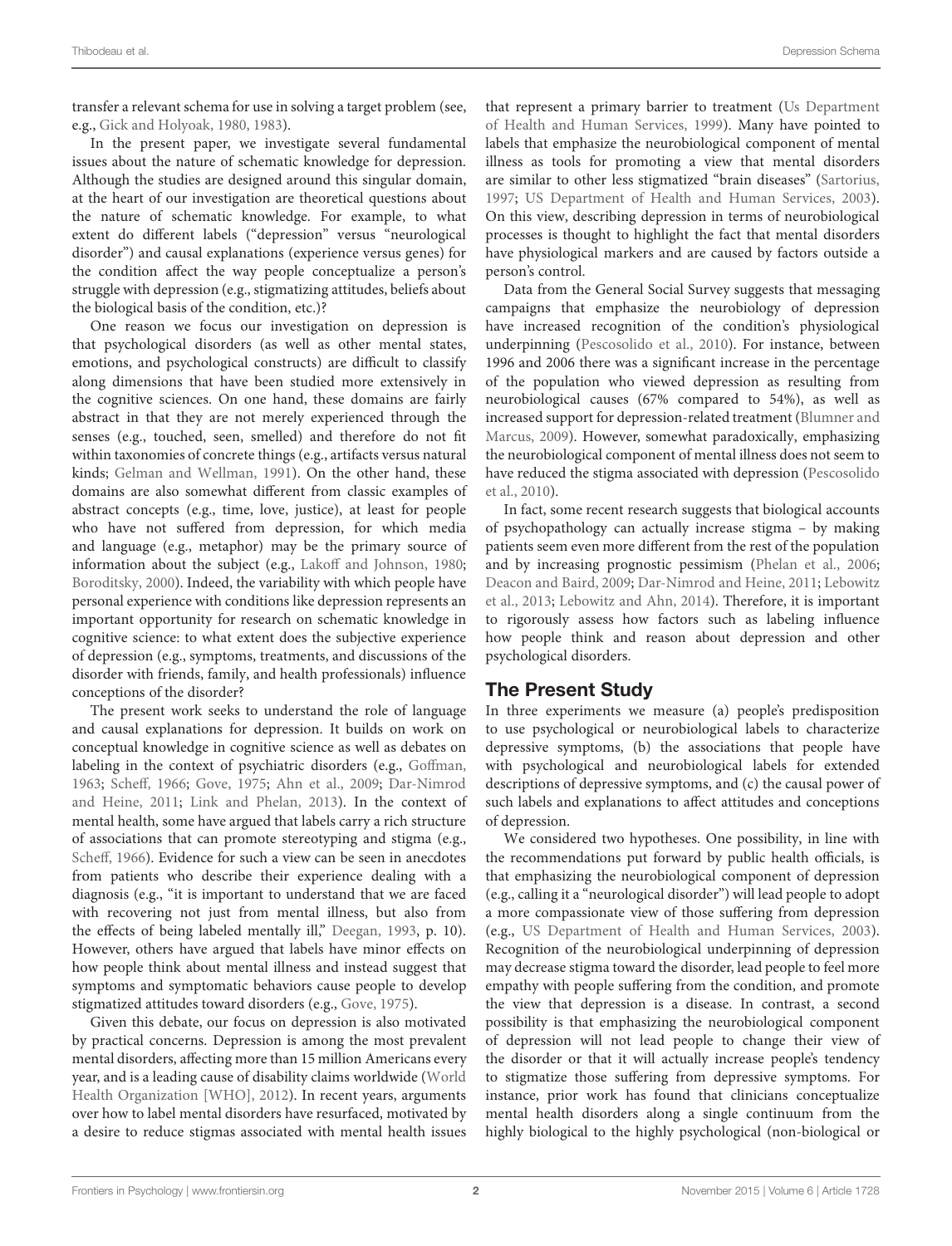behavioral; [Ahn et al.](#page-10-5), [2009\)](#page-10-5) and that using biological labels to describe a given mental disorder (e.g., schizophrenia, depression, obsessive–compulsive disorder) leads mental health clinicians to empathize less strongly with patients suffering from the conditions [\(Lebowitz and Ahn](#page-11-29), [2014\)](#page-11-29).

These accounts are contrasted in three experiments. In Experiment 1 we presented participants with a narrative that described a person suffering from depressive symptoms and prompted them for a "diagnosis" for the protagonist (as *normal*, a *neurological disorder*, or *depression*). We also gaged various attitudes related to depression. In Experiment 2, we manipulated the label used to describe a person experiencing depressive symptoms – framing the protagonist's experience as resulting from "depression" or a "neurological disorder" (we also included a condition in which the symptoms were described without a label). In Experiment 3, we included a more elaborate description of the physiology of depression and identified either genes or a negative life experience as a causal contributor to a person's experience of depression. This allowed us to test whether extended descriptions and causal explanations would be more effective than subtle labeling manipulations in changing someone's beliefs about depression.

Of note, we also manipulated whether the protagonist in the narrative was male or female. Depression disproportionately affects women [\(Kuehner, 2003\)](#page-11-30), and therefore people's expectations (prior beliefs) about whether a pattern of symptoms might be indicative of clinical depression may depend on whether the individual is male or female. People also hold different stereotypical assumptions about the emotional lives of men and women, and so might judge the same set of behaviors differently depending on whether they conform to or violate gender norms.

We expected that regardless of the label or explanation's effect on stigma and empathy, emphasizing the neurobiological component of depression would affect judgments of how the condition should be treated – with medication rather than psychotherapy (cf. [Ahn et al.](#page-10-5), [2009](#page-10-5)). We were also interested in whether variability in patterns of diagnosis (Experiment 1), the manipulation of the label (Experiment 2), or the inclusion of a causal explanation (Experiment 3) would affect the degree to which participants empathized with the protagonist, attributed responsibility to him or her for their experience of depressive symptoms, viewed depression as a disease, and exhibited stigmatized attitudes toward the disorder.

Of note, we also collected several individual difference measures and predicted that these factors (personal history with depression, gender, political ideology) would influence how people responded to the description of the protagonist. Specifically, we predicted that liberals, people with more education, women, and those with a personal experience with depression would be more likely to view the condition as a disease, more likely to empathize with those suffering from depression, and more likely to suggest medical treatment options [\(Skitka et al.](#page-11-31), [2002](#page-11-31); [Corrigan and Watson](#page-11-32), [2007;](#page-11-32) [Lebowitz et al.,](#page-11-28) [2013](#page-11-28); [Flusberg et al.](#page-11-33), [2015;](#page-11-33) [Thibodeau et al., 2015](#page-11-34)).

# MATERIALS AND METHODS

# **Participants**

We recruited and paid 200, 900, and 1200 participants in Experiments 1, 2, and 3, respectively, through Amazon's Mechanical Turk [\(Buhrmester et al., 2011;](#page-10-7) [Berinsky et al.](#page-10-8), [2012\)](#page-10-8). All three studies were conducted in accordance with the recommendations of Oberlin College's Institutional Review Board and the Declaration of Helsinki. All participants indicated their informed consent (by checking a box on the web-based survey) before beginning the study.

We used Mechanical Turk's exclusion capabilities to ensure that participants lived in the US and had a good performance record on previous tasks. At the end of the survey, participants were assigned a random number to submit into the Turk interface (see **[Table 1](#page-2-0)** for demographic information from all three samples). Data were excluded from analysis if participants did not provide an accurate completion code or if they contributed data to an earlier experiment (e.g., data was omitted from analysis of Experiment 2 from a small number of participants who had participated in Experiment 1).

Determinations of sample size were guided by prior work on similar issues (e.g., [Thibodeau et al., 2015](#page-11-34)) and through the use of a sample size calculator, which was specifically designed to estimate the amount of data needed to construct a structural equation model [\(Soper, 2015](#page-11-35)), which is presented in supplementary material. Effect sizes from prior work (e.g., Cohen's  $d = 0.23$  for a difference in empathy associated with the manipulation of a label for depression in [Lebowitz and Ahn](#page-11-29), [2014\)](#page-11-29) suggest that the studies reported here have statistical power greater than 0.8 to detect possible differences in Experiments 2 (e.g., between the "depression" and "neurological disorder" conditions) and Experiment 3 (e.g., between conditions that included or excluded information about the neurobiological basis of depression).

#### <span id="page-2-0"></span>TABLE 1 | Sample information.

|                                                 | <b>Experiment 1</b>           | <b>Experiment 2</b>           | <b>Experiment 3</b>           |
|-------------------------------------------------|-------------------------------|-------------------------------|-------------------------------|
| N sampled                                       | 200                           | 900                           | 1200                          |
| N analyzed                                      | 189                           | 847                           | 1102                          |
| Gender: male                                    | 41%                           | 52%                           | 51%                           |
| Age (range: 18-76)                              | $M = 36.15$<br>$(SD = 12.42)$ | $M = 33.13$<br>$(SD = 10.74)$ | $M = 31,75$<br>$(SD = 10.34)$ |
| Education level: a<br>least some college        | 88%                           | 90%                           | 88%                           |
| Democrats                                       | 44%                           | 47%                           | 42%                           |
| Independents                                    | 31%                           | 29%                           | 41%                           |
| Republicans                                     | 25%                           | 11%                           | 17%                           |
| Ideology $(100 = \text{very})$<br>conservative) | $M = 41.3$<br>$(SD = 27.5)$   | $M = 37.8$<br>$(SD = 26.4)$   | $M = 38.8$<br>$(SD = 25.7)$   |
| Personal history of<br>mental illness           | 48%                           | 49%                           | 55%                           |
| Diagnosed with<br>depression                    | 26%                           | 31%                           | 33%                           |

*Demographic information about the samples for Experiments 1, 2, and 3.*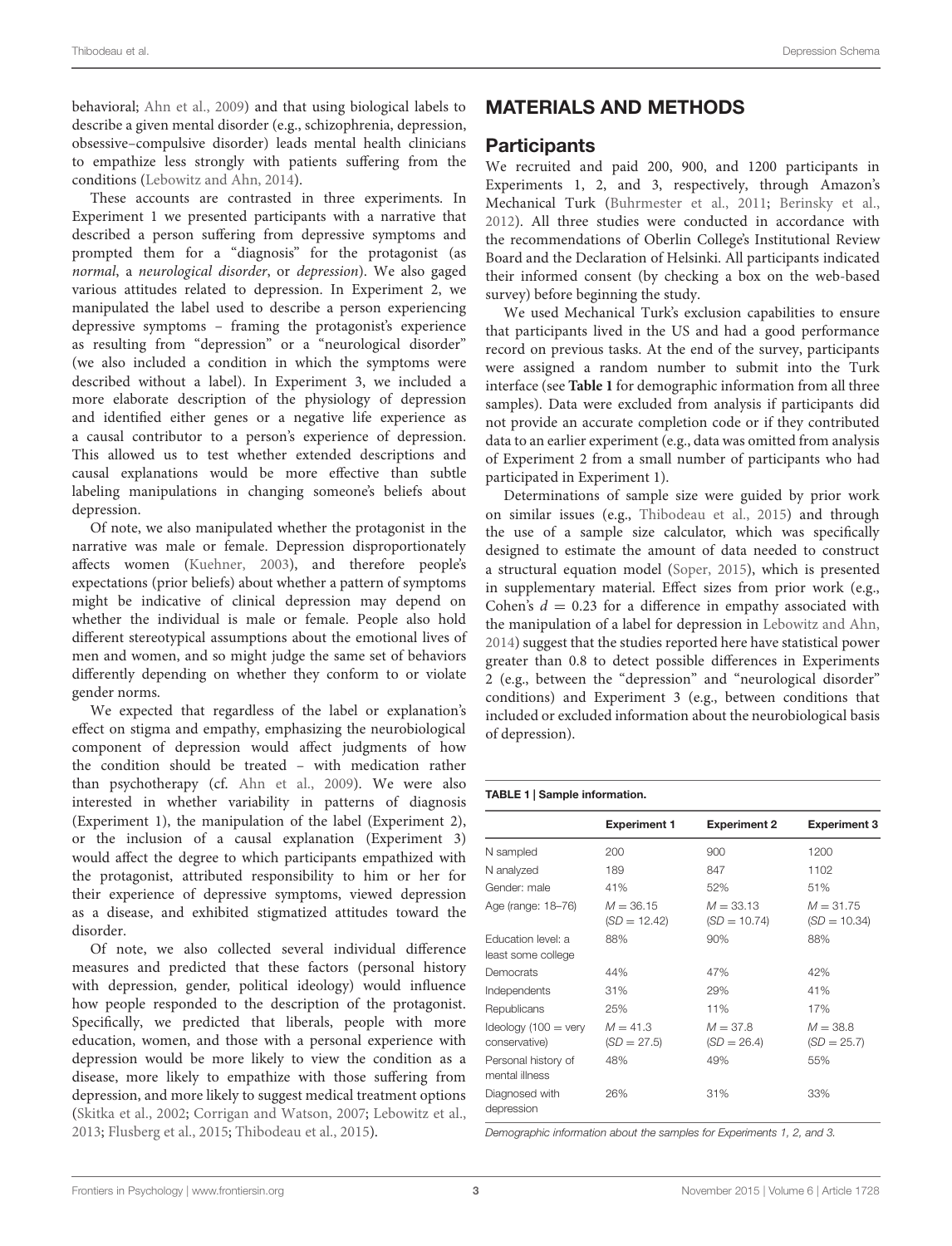Of note, all samples included more Democrats and fewer Independents than in the general American population. Recent polling suggests that 32, 39, and 24% of Americans identify as Democrats, Independents, and Republicans, respectively [\(Pew,](#page-11-36) [2015](#page-11-36)).

The proportion of participants who reported a history of mental illness in general and depression specifically is in line with recent national survey data, which estimated a 51% lifetime risk of experiencing at least one anxiety (32%), mood (28%), impulsecontrol (25%), or substance-abuse disorder (16%; [Kessler et al.,](#page-11-37) [2005](#page-11-37)). The American Psychiatric Association classifies depression primarily as a mood disorder but also considers it to be a component of anxiety, impulse-control, and substance-abuse disorders [\(American Psychiatric Association \[APA\]](#page-10-9), [2013](#page-10-9)).

# **Narrative**

In all three experiments, participants first read a description of someone experiencing five symptoms of depression (thereby meeting the diagnostic criteria for clinical depression), taken from the DSM-V [\(American Psychiatric Association \[APA\],](#page-10-9) [2013](#page-10-9)): trouble sleeping, tiredness, difficulty concentrating, anhedonia, and weight loss. For half of the participants, the protagonist's name was implied to be female (Jenny); for the other half of participants, the protagonist's name was implied to be male (Mark).

In Experiment 1, the narrative read:

{Jenny/Mark} is a college student who has recently been having trouble sleeping. S/He has been tired throughout the day, regardless of how long s/he sleeps, and has been having trouble concentrating in class. Activities s/he used to enjoy now feel like a burden on his time. S/He lost a lot of weight recently and doesn't know why.

In Experiment 2, there were three versions of the narrative (6 when accounting for the gender manipulation): one, the "no label" version, was identical to that of Experiment 1; the other two narratives introduced the protagonist with a label for their symptoms – either "depression" or "neurological disorder" – in the first sentence (e.g., "Jenny/Mark is a college student who has depression. S/He has recently*...*").

In Experiment 3, there were six versions of the narrative (12 when accounting for the gender manipulation). Each narrative included the paragraph above (with the "depression" label at the beginning of the report). Half of the participants read additional information about the neurological underpinning of depression adapted from an article on depression [\(Miller,](#page-11-38) [2009](#page-11-38)):

Researchers have found a number of abnormalities in the neurobiology of people with depression. There are at least three brain regions that seem to work differently for people with depression. For instance, the hippocampus tends to be smaller in some depressed people. In addition, receptors of brain cells seem to be oversensitive or insensitive to neurotransmitters, which allow cells to communicate to one another.

Two thirds of participants read about one of two potential causal factors for the protagonist's depression. One causal factor highlighted the role of genetic heritability in depression:

Several of Mark/Jenny's relatives also suffer from depression. Researchers have found that depression is 40–50% heritable, suggesting that the cause of depression for many people can be traced to their genes.

A second causal factor highlight the role of personal experience:

Mark/Jenny's father died when she was young. Researchers have found that profound early losses, such as the death of a parent, may resonate throughout life, eventually expressing themselves as depression.

These variations of the narrative in Experiment 3 can be summarized as a two gender (Mark or Jenny) by two neurological information (present or absent) by three causal information (genetic, experiential, none) between-subjects manipulation.

# Manipulation Check

After reading the narrative, participants were asked to estimate the age, race, gender, and political ideology of the protagonist. Since the report did not suggest answers to questions about the protagonist's actual age, race or political ideology, these questions were inherently speculative. They were included to partially mask the more relevant question about the protagonists' gender, which was included as a manipulation check of the gender manipulation. In Experiments 1, 2, and 3, 100, 99, and 97% of participants who read about Mark reported thinking that the protagonist was male, and 100, 96, and 98% of participants who read about Jenny reported thinking that the protagonist was female, respectively.

# Dependent Measures

After participants read the narrative, they were asked to make several judgments about the protagonist, their symptomology, and depression generally. Summary statistics and indicators of reliability for the dependent measures are shown in **[Table 2](#page-4-0)**.

# **Diagnosis**

In Experiment 1 (but not Experiments 2 or 3), participants were asked to categorize the protagonist's symptoms as resulting from "depression," "a neurological disorder," or "the normal ups and downs of life" in a multiple choice question.

# **Treatment**

In all three experiments, participants were asked whether the protagonist should seek help ("yes" or "no") and, if so, what kind. There were four treatment options provided that participants could choose between: "counseling," "prescription drugs," "counseling and prescription drugs," or "alternative therapies." We contrast the two treatment options that included medication (i.e., "prescription drugs" and "counseling and prescription drugs") with the two treatment options that did not (i.e., "counseling" and "alternative therapies").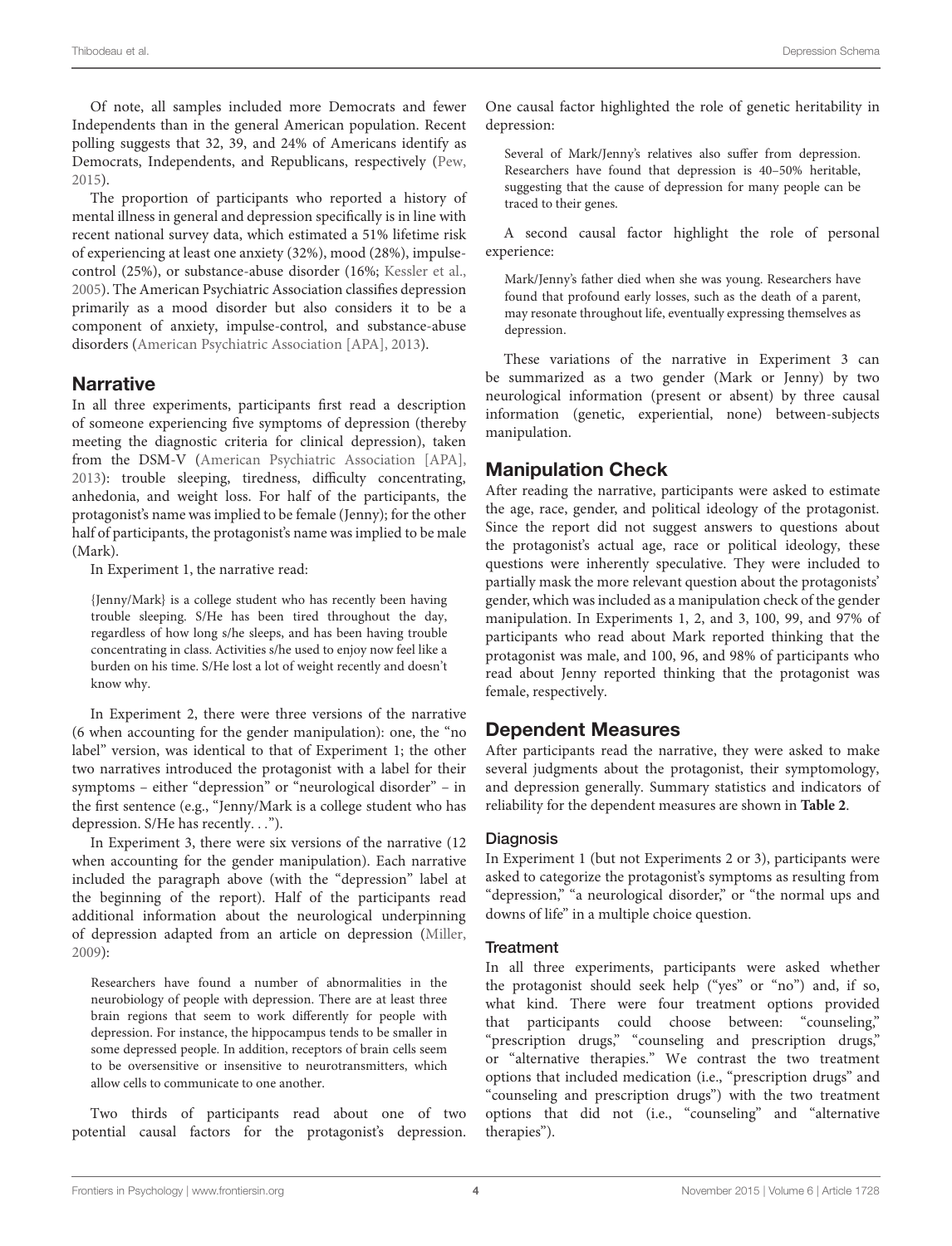#### <span id="page-4-0"></span>TABLE 2 | Dependent measures.

|                                         | <b>Experiment 1</b>                     | <b>Experiment 2</b>                     | <b>Experiment 3</b>                     |
|-----------------------------------------|-----------------------------------------|-----------------------------------------|-----------------------------------------|
| Diagnosis (multiple choice)             |                                         |                                         |                                         |
| Depression                              | 74%                                     | <b>NA</b>                               | <b>NA</b>                               |
| Neurological Disorder                   | 10%                                     |                                         |                                         |
| Normal                                  | 16%                                     |                                         |                                         |
| Seek Help? (% yes)                      | 86%                                     | 97%                                     | 97%                                     |
| Treatment (multiple choice)             |                                         |                                         |                                         |
| (a) Counseling                          | 70%                                     | 54%                                     | 66%                                     |
| (b) Prescription drugs                  | 4%                                      | 4%                                      | 2%                                      |
| (c) Counseling and drugs                | 17%                                     | 28%                                     | 24%                                     |
| (d) Alternative therapies               | 12%                                     | 13%                                     | 7%                                      |
| Empathy (12 items)                      | $M = 3.87$ (SD = 0.53) $\alpha = 0.768$ | $M = 3.87$ (SD = 0.58) $\alpha = 0.827$ | $M = 3.95 (SD = 0.62) \alpha = 0.834$   |
| Responsibility (3-point scale)          | $M = 1.70(SD = 0.61)$                   | $M = 1.77(SD = 0.59)$                   | $M = 1.66(SD = 0.62)$                   |
| Depression as disease (101-point scale) | $M = 63.39(26.92)$                      | $M = 63.3$ (SD = 27.74)                 | $M = 62.12(SD = 27.57)$                 |
| Depression Stigma (15 items)            | $M = 1.92(SD = 0.50)$ $\alpha = 0.765$  | $M = 1.86$ (SD = 0.55) $\alpha = 0.820$ | $M = 1.92$ (SD = 0.54) $\alpha = 0.803$ |
|                                         |                                         |                                         |                                         |

*Summary of dependent measures used in experiments.*

### Perceptions of the Protagonist

In all three experiments, participants then indicated the extent to which they identified with the protagonist by completing a 10-item empathy scale (e.g., "I can really identify with what was described in the message"; adapted from [Campbell and Babrow,](#page-11-39) [2004](#page-11-39)). Ratings were made on a 5-point scale that ranged from "Strongly disagree" to "Strongly agree."

Following prior work on related issues (e.g., on the role of personal narratives in conceptions of obesity; [Niederdeppe et al.,](#page-11-40) [2014](#page-11-40)), we supplemented [Campbell and Babrow](#page-11-39) [\(2004](#page-11-39))'s empathy scale with two additional questions: (1) "How similar do you think you are to this character?" (rated on a 5-point scale from "Very dissimilar" to "Very similar"); and (2) "To what extent do you feel angry or frustrated toward the story's protagonist?" (rated on a 4-point scale from "Not at all" to "A strong amount of frustration/anger"). For parsimony and clarity, we chose to combine responses to these supplemental questions with responses from the empathy scale (ratings of frustration were reverse scored). The supplemental questions were conceptually related to questions on the empathy scale, reflecting the degree to which participants identified with the protagonist. Combing the empathy scale with the supplemental questions also improved the reliability of the metric: data from each of the three experiments revealed greater internal consistency when the two supplemental questions were averaged with the 10 items from the empathy scale (Chronbach's α increased from 0.734 to 0.768, from 0.823 to 0.843, and from 0.802 to 0.822 in Experiments 1, 2, and 3, respectively).

Participants also indicated how responsible they thought the protagonist was for feeling the way they did by answering the question "How responsible do you think Jenny/Mark is for feeling the way that s/he does?" on a 3-point scale that ranged from "Not at all," to "Somewhat," to "Very" responsible. We used a 3 point scale because we anticipated that participants would find it difficult to distinguish between a more subtle range of response options and because prior work has found that 3-point scales can be jus[t as valid and reliable as 5- or 7-point scales \(](#page-11-41)Jacoby and Matell, [1971\)](#page-11-41).

# Depression

Finally, we measured the extent to which participants considered depression a disease and their feelings of stigma toward the disorder. After recommending a course of treatment and responding to questions about their perception of the protagonist, participants were asked "To what extent do you believe that mental health issues like depression are a lifestyle problem (resulting from a lack of personal self control) versus a disease?" on a 101-point scale where 0 was labeled "personal" and 100 was labeled "disease." Stigma was gaged with a 15 item inventory [\(Arbanas](#page-10-10), [2008](#page-10-10)), in which participants rated their agreement with statements like "A person with depression is dangerous and unpredictable" on a 5-point scale that ranged from "Definitely no" to "Definitely yes." Responses to the stigma scale were aggregated; higher values reflect a more stigmatized view of depression.

## Individual Difference Measures

After the study, participants were asked a set of background questions, including their personal history of mental illness, age, gender, education level, annual salary, and political ideology (see **[Table 1](#page-2-0)**).

# Data Analysis

To analyze dichotomous responses in all three experiments (i.e., for two dependent measures: whether or not the participant suggested that the protagonist seek help and what type of help the participant suggested that the protagonist seek), we compared the fit of nested logistic regression models. In Experiments 1 and 2 we compared four models: Model 1 did not include predictor variables aside from the intercept; Model 2 included dummy coded predictor variables for the diagnosis (Experiment 1: depression was treated as the "baseline" since it was the modal response) or label (Experiment 2); Model 3 tested for a main effect of the gender of the protagonist and was compared to Model 2 (i.e., controlling for an influence of the diagnosis or label); and Model 4 tested for an interaction between these factors. A similar procedure was followed in Experiment 3, by testing for effects of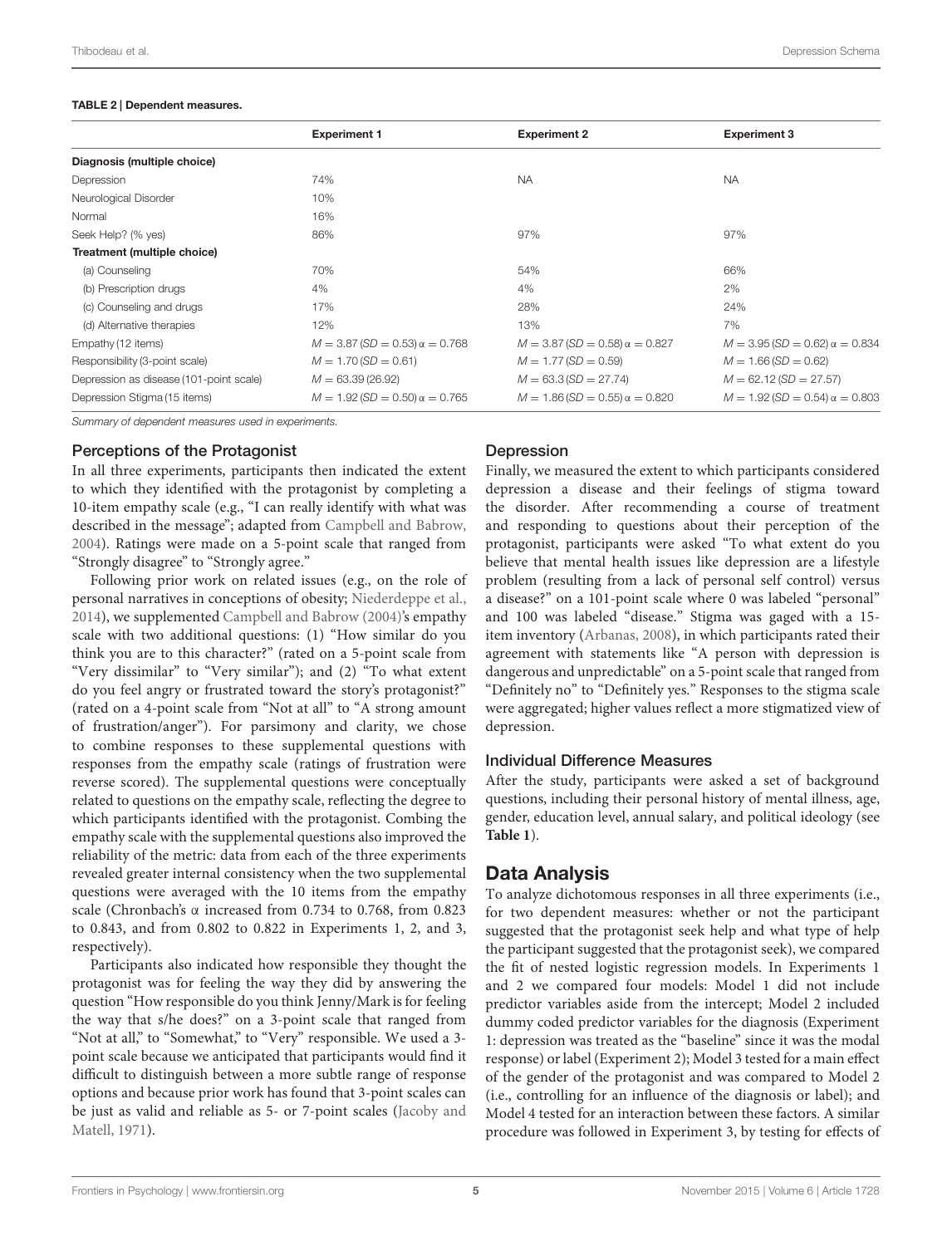including neurobiological information about depression, a causal explanation for depression, and the gender of the protagonist. In every analysis, the deviance between the models (i.e., difference in likelihood ratios) is reported as an index of model fit: model deviance approximates a chi-square distribution with the number of added parameters as its degrees of freedom [\(Menard](#page-11-42), [2002\)](#page-11-42).

We report the results of chi-square tests for analyses that involve categorical dependent measures with more than two levels (i.e., the diagnosis question in Experiment 1) and ANOVAs for analyses that involve interval scaled dependent measures.

# RESULTS

# Diagnosing the Symptoms

In Experiment 1, most people (74%) indicated that they thought the protagonist was experiencing depression. Thus people tended to recognize the description of the protagonist as the typical experience of depression. However, there were also a fair number of participants who identified the protagonist's struggle as part of the normal ups and downs of life (16%) and a small group of participants who conceptualized the symptoms as the result of a neurological disorder (10%). There was no difference in the patterns of diagnosis by the gender of the protagonist,  $\chi^2(2) = 1.66$ ,  $p = 0.436$ .

Variability in the diagnosis allowed us to explore whether different conceptions of the symptoms were associated with different attitudes toward the protagonist and his or her experience. However, given the relatively small number of participants who diagnosed the protagonist with a neurological disorder  $(n = 17)$  or as suffering from the normal ups and downs of everyday life  $(n = 30)$ , these analyses are limited in several cases.

# **Treatment**

In Experiment 1, 86% of participants suggested that the protagonist seek help. People were particularly likely to suggest that the protagonist seek help if they diagnosed him or her with "depression" (98%) or a "neurological disorder" (90%). Fewer participants suggested that the protagonist seek help when the symptoms were thought to be a normal part of life (30%). Logistic regression was used to model treatment suggestions. The analyses revealed that participants suggested that the protagonist should seek help at significantly different rates depending on the diagnosis,  $\chi^2(2) = 72.965$ ,  $p < 0.001$  and that there was no effect of the gender of the protagonist on the patterns of diagnosis, *p*s *>* 0.10. Participants were more likely to suggest a course of treatment that included medication if they thought the protagonist was experiencing a neurological disorder (47%) than if they thought the protagonist was experiencing depression (18%) or the normal ups and downs of everyday life (11%),  $\chi^2(2) = 6.964$ ,  $p = 0.031$ , which is consistent with prior work (see, e.g., [Ahn et al.](#page-10-5), [2009\)](#page-10-5). There was no effect of the gender of the protagonist on treatment suggestions, *p*s *>* 0.4.

Given these results, we expected participants in Experiments 2 who were presented with a diagnostic label ("depression" or "neurological disorder") to be more likely to suggest that the protagonist seek treatment. We also expected differences in the kinds of treatment suggested as a function of the label: a protagonist identified as suffering from a "neurological disorder" may be especially likely to elicit suggestions to seek pharmacological treatment. This is exactly what we found.

In Experiment 2, 97% of participants suggested that the protagonist seek help. A logistic regression revealed that participants were more likely to suggest that the protagonist seek help when the narrative included a label ("depression": 98%; "neurological disorder": 99%) than when it did not (94%),  $\chi^2(2) = 10.130, p = 0.006$ ; there was no effect of the gender of the protagonist or an interaction between the two factors, *p*s *>* 0.15.

As expected, participants were more likely to suggest a pharmacological approach to treatment when they received the "neurological disorder" frame (52%) compared to when the symptoms were identified as resulting from "depression" (32%) or when they were unlabeled (29%),  $\chi^2(2) = 29.837$ , *p <* 0.001 (see **[Figure 1](#page-5-0)**). There was no effect of the gender of the protagonist, as a main effect or as an interaction with the labeling manipulation,  $ps > 0.2$ .

In Experiment 3, we did not expect to find systematic variability in whether participants thought the protagonist should seek treatment because the protagonist was identified as suffering from depression for all participants. However, we did expect to find differences in the kinds of treatment that participants' thought would be most appropriate as a function of the experimental manipulations. We predicted that participants would be more likely to suggest pharmacological treatment when the narrative included information about the neurological basis



<span id="page-5-0"></span>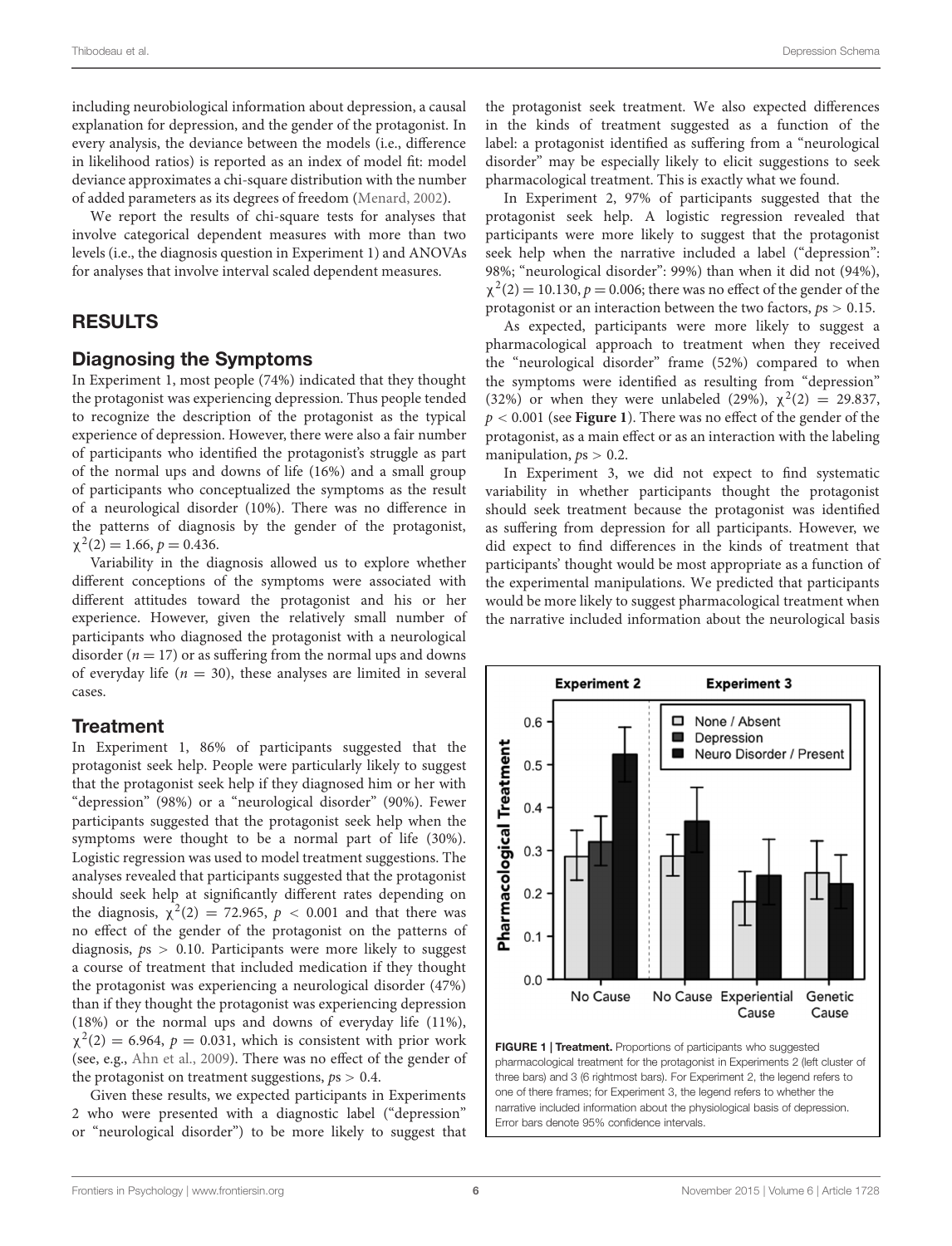of depression and when "genes" were identified as a likely causal contributor to the person's disorder. We found partial support for these hypotheses.

As expected, Experiment 3 revealed no differences in the proportion of participants who suggested that the protagonist seek help (97% overall) by the experimental manipulations. We did, however, find differences in treatment suggestions by causal explanation,  $\chi^2(2) = 6.374$ ,  $p = 0.041$ , and an interaction between causal explanation and neurobiological description,  $\chi^2(2) = 8.004$ ,  $p = 0.018$  (see **[Figure 1](#page-5-0)**). There were no effects of the gender of the protagonist on treatment suggestions, *p*s *>* 0.8.

As expected, participants were more likely to suggest pharmacological treatment when they were given a neurological description of depression overall. However, counter to what we predicted, the results revealed that including a causal explanation (either type) made people *less* likely to suggest medication – especially when the protagonist was described as having a negative early life experience.

There are at least two possible explanations for this seemingly counter-intuitive finding. One is that identifying the protagonist as suffering from "depression" at the beginning of the narrative overpowered the influence of subsequent information about a genetic basis for the disorder. A second possibility is that people may not associate genetic disorders with medication. People may be able to imagine how psychological treatment could be appropriate for someone dealing with depression that results from a negative life experience, but they do not seem to think of medication as a more suitable treatment for depression that results from a genetic predisposition for the condition.

Framed differently, we did not find a simple relationship between including biological information (describing a neurological basis or identifying a genetic contribution for the disorder) and endorsement of pharmacological treatment. Instead, the results suggest a connection between thinking about the efficacy of pharmacological treatment when the neurological basis of depression was emphasized but not when a genetic basis for the condition was highlighted. However, it should be noted that there are other biologically based treatments (e.g., gene therapy) that may be more congruent with an account of depression that is grounded in genetics, which participants may be more likely to support after reading about the heritability of depression.

# Perceptions of the Protagonist

In Experiment 1, we found no influence of participants' diagnosis of the protagonist or the gender of the protagonist on the measures of empathy,  $F[1,183] = 0.021$ ,  $p = 0.885$ , or responsibility,  $F[1,183] = 0.205$ ,  $p = 0.651$ . This may have been due to the lack of variability in treatment suggestions or it may reflect a genuine lack of a relationship between how the symptoms are labeled and the degree to which people empathize with and attribute responsibility for someone experiencing those symptoms.

Experiments 2 and 3 suggest support for the latter explanation with respect to empathy: in both follow-up experiments, we found no effects of the experimental manipulations on the measure of empathy, *F*s *<* 1.65, *p*s *>* 0.2 (see **[Figure 2](#page-6-0)**).



<span id="page-6-0"></span>That is, different diagnoses, labels, and causal explanations for depressive symptoms did not seem to affect the extent to which people empathized with the person experiencing the symptoms. Although this finding is inconsistent with one of the goals of a messaging campaign that seeks to promote empathy and decrease stigma by highlighting the biological basis of depression [\(Sartorius](#page-11-23), [1997](#page-11-23); [US Department of Health and Human Services](#page-11-24), [2003\)](#page-11-24), these results do not suggest a cost to such labels, as has been found in [some previous work \(e.g.,](#page-11-27) [Phelan et al.](#page-11-26), [2006;](#page-11-26) Deacon and Baird, [2009;](#page-11-27) [Dar-Nimrod and Heine](#page-11-19), [2011](#page-11-19); [Lebowitz et al.](#page-11-28), [2013;](#page-11-28) [Lebowitz and Ahn](#page-11-29), [2014](#page-11-29)).

However, we did find effects of the experimental manipulations on the measure of personal responsibility in Experiments 2 and 3 (see **[Figure 3](#page-7-0)**). In Experiment 2, both the "neurological disorder"  $(M = 1.71)$ ,  $t[565] = 3.170$ ,  $p = 0.002$ ,  $d = 0.256$ , and "depression" labels ( $M = 1.73$ ),  $t[566] = 2.793$ ,  $p = 0.005$ ,  $d = 0.229$ , led people to attribute less responsibility to the protagonist than the description of the symptoms alone  $(M = 1.86), F[2, 841] = 5.750, p = 0.003, \eta^2 = 0.013$ . There was no difference in ratings of responsibility between the two labeled conditions,  $t[557] = 0.430$ ,  $p = 0.667$ . There was no effect of gender on perceptions of responsibility,  $Fs < 1, ps > 0.4$ .

In Experiment 3, there was a marginal main effect of causal explanation,  $F[2,1090] = 2.551$ ,  $p = 0.079$ ,  $\eta^2 = 0.005$ . Participants attributed slightly less responsibility to the protagonist when he or she was described as having a negative early life experience  $(M = 1.61)$  or when depression was described as heritable  $(M = 1.66)$ ; participants attributed more responsibility to the protagonist when the narrative lacked a causal explanation  $(M = 1.72)$ . There was no difference in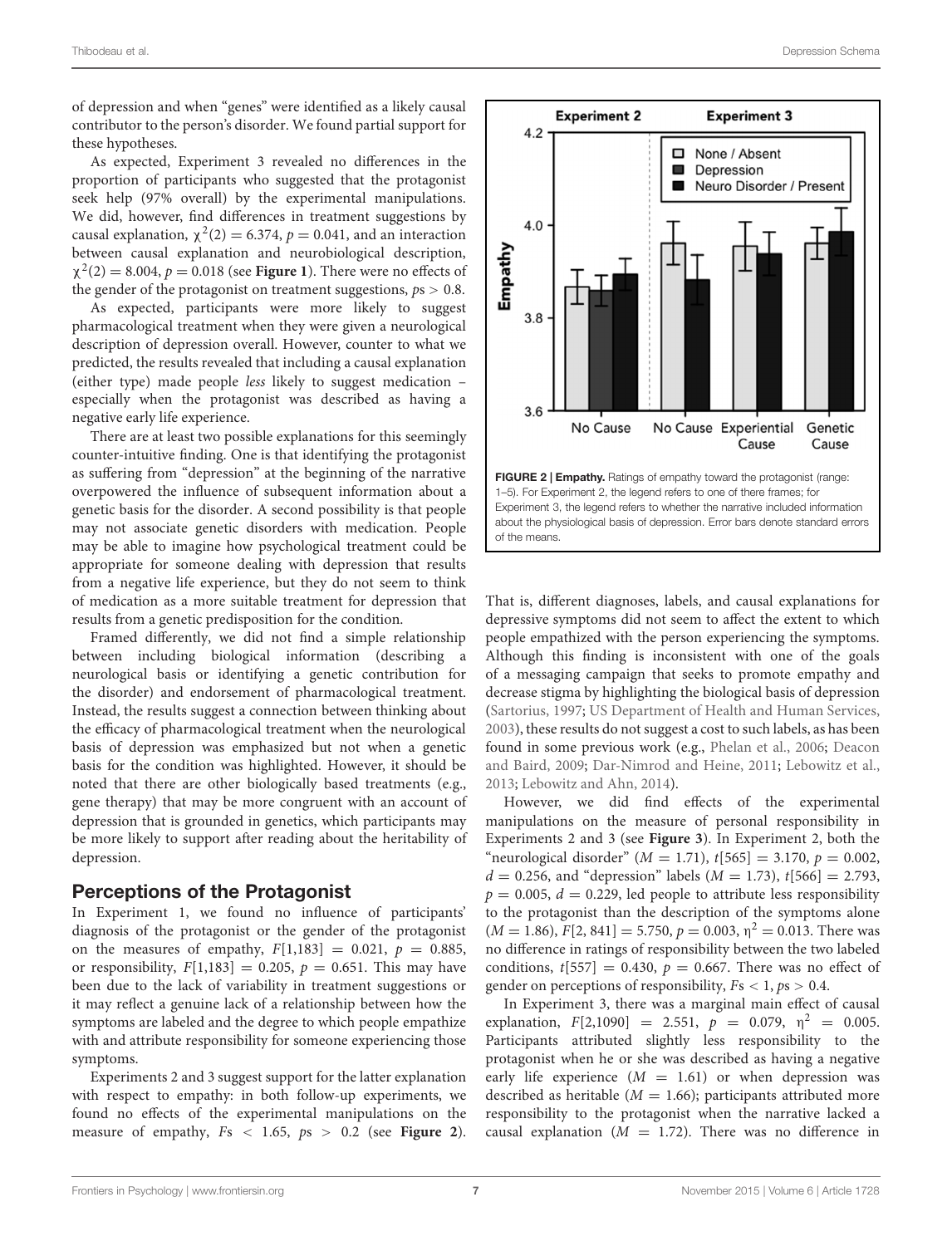

<span id="page-7-0"></span>attributions of responsibility as a function of the presence  $(M = 1.63)$  or absence  $(M = 1.68)$  of a neurological description,  $F[1,1090] = 2.010, p = 0.157$ ; nor were there effects of the gender of the protagonist or two- or three-way interactions between these factors,  $Fs < 2, ps > 0.15$ .

These results provide partial support for the view that perceptions of responsibility are malleable and may be affected by a labeling manipulation (or including a causal explanation). However, our results differ from what has been proposed by health practitioners, as there was no difference between the "neurological disorder" and "depression" labels in Experiment 2 and no difference between conditions that included or omitted more elaborate descriptions of the neurobiology of depression in Experiment 3 [\(Sartorius](#page-11-23)[,](#page-11-24) [1997](#page-11-23)[;](#page-11-24) US Department of Health and Human Services, [2003\)](#page-11-24). Instead, these data suggest that providing any label for a diverse set of symptoms might serve to decrease attributions of responsibility. In other words, the act of classification itself, of linking these different symptoms into an overarching explanatory schema, may be sufficient to reduce the sense that the individual is responsible for their behavioral and emotional states.

## Attitudes toward Depression

In Experiment 1, we found no relationship between participants' patterns of diagnosis and their feelings of stigma toward the disorder or their view of depression as a disease. Results of Experiments 2 and 3 suggest that the degree to which people stigmatize the disorder is relatively stable, as this measure was not influenced by the experimental manipulations in either follow-up study, *F*s *<* 1.6, *p*s *>* 0.2 (see **[Figure 4](#page-7-1)**). This



<span id="page-7-1"></span>is consistent with recent polls and empirical work showing that recognition of the neurobiological basis of depression does not necessarily decrease the stigma associated with the condition [\(Pescosolido et al.](#page-11-25), [2010;](#page-11-25) [Lebowitz and Ahn](#page-11-29), [2014\)](#page-11-29).

However, in Experiment 2 conceptions of depression as a disease were influenced by both the labeling manipulation and the gender of the protagonist (see **[Figure 5](#page-8-0)**). An interaction between the label and the gender of the protagonist suggested that the labels affected conceptions of the protagonist when the protagonist was female but not male,  $F[2,841] = 3.509$ ,  $p = 0.030$ ,  $\eta^2 = 0.008$ . Participants were least likely to think of depression as a disease when the female protagonist's symptoms were described without a label  $(M = 57.22)$ ; they were more likely to think of depression as a disease when the symptoms followed the "depression"  $(M = 65.38)$  or "neurological disorder" label  $(M = 68.15)$ ,  $F[2,278] = 3.909$ ,  $p = 0.021$ ,  $\eta^2 = 0.027$ . The difference between the no label and "neurological disorder" conditions was significant (at the Bonferroni-corrected  $\alpha = 0.017$  level),  $t[185] = 2.712$ ,  $p = 0.007$ ,  $d = 0.390$ . Differences between the "no label" and "depression" conditions and between the "neurological disorder" and "depression" conditions were not statistically significant, *t*s *<* 2, *p*s *>* 0.05. On the other hand, participants reported similar conceptions of depression after reading about a male protagonist ( $Ms = 62.82$ , 62.28, and 64.24 in the "neurological" disorder," "depression" and no label conditions, respectively),  $F[2,563] = 0.257, p = 0.773.$ 

The gender difference may result from women being stereotypically viewed as less agentic in general than men [\(Eagly](#page-11-43), [1987\)](#page-11-43) and less able to regulate their emotions. Therefore people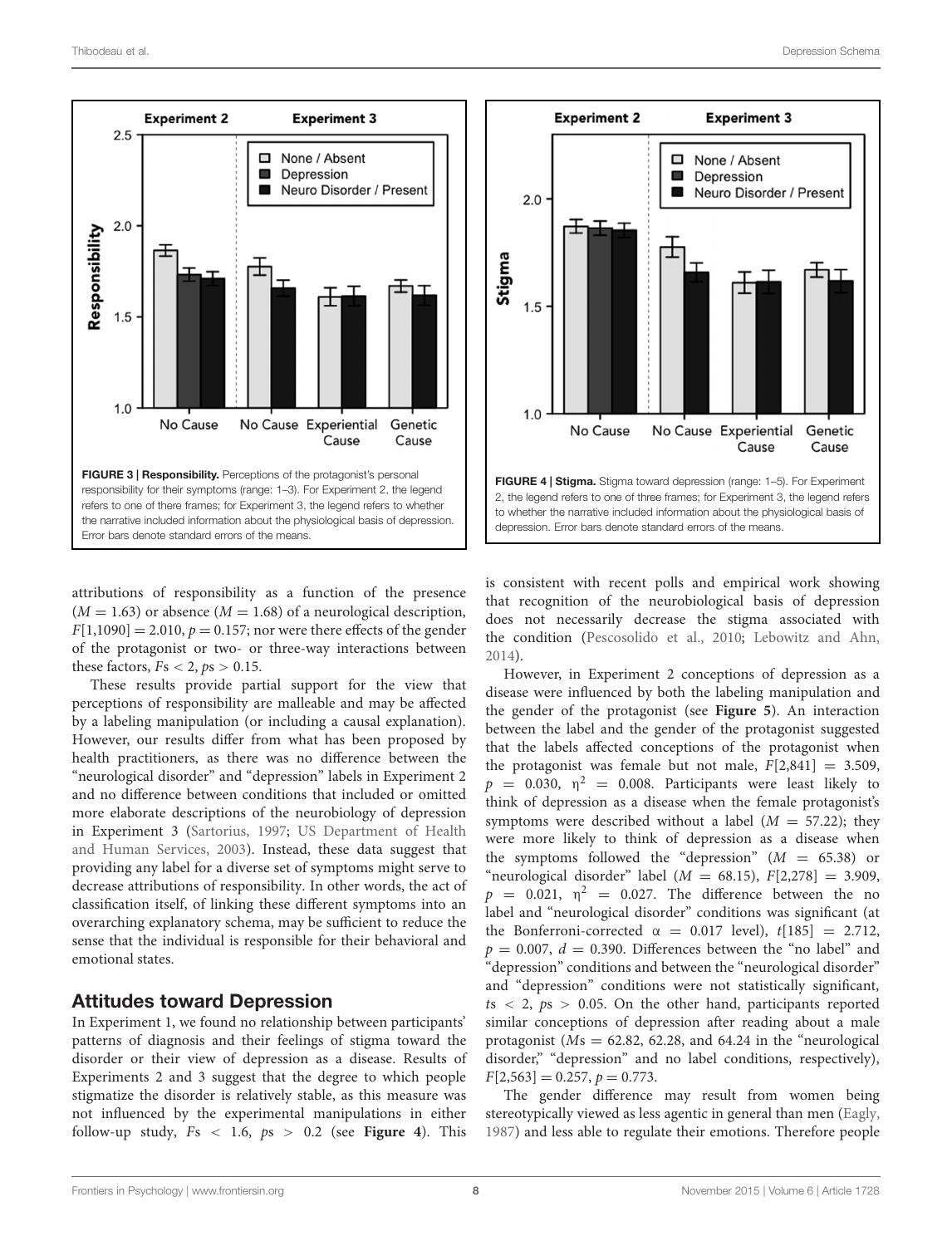

<span id="page-8-0"></span>might be less likely to think of depression as a disease when the symptoms are described in the context of a female protagonist.

In Experiment 3, we found no effects of the experimental manipulations on conceptions of depression as a disease,  $Fs < 1.6, ps > 0.2$  (see **[Figure 5](#page-8-0)**). Despite recent survey data indicating that views of depression as a disease are on the rise (consistent with the efforts of messaging campaigns; Pescosolido et al., [2010\)](#page-11-25), we did not find that describing a protagonist as suffering from a neurological disorder (or including a more elaborate description of the physiological basis of depression) made people more likely to view depression as a disease. Instead, we found some indication, in the context of a female protagonist, that people were more likely to view someone who is labeled with any clinical condition ("depression" or "neurological disorder") as suffering from a disease relative to someone whose symptoms are not classified.

# Individual Differences

As predicted, in all three experiments we found that participants' personal history with mental illness, their gender, educational history, and their political ideology were systematically related to perceptions of the protagonist and conceptions of depression. We did not find relationships between the participants' age and the dependent measures. **[Table 3](#page-9-0)** displays relationships between the individual differences measures and the dependent measures from data aggregated across all three experiments.

Since the individual difference measures were highly correlated with one another in some cases (e.g., female participants were more likely to report a history of depression,  $\chi^2(1) = 4.614$ ,  $p = 0.032$ ) we fit multiple regression models to suggested treatments (logistic), empathy, attributions of responsibility, judgments of depression as a disease, and stigmatized attitudes toward depression. Participants who reported that their sex was neither male nor female or who declined to respond about their history with depression were excluded from these analyses.

Participants with a history of depression responded differently than participants who did not report a history of depression on nearly every dependent measure. They were more likely to suggest that the protagonist treat their symptoms with medication,  $\beta = 0.657$ ,  $SE = 0.108$ ,  $p < 0.001$ , more likely to empathize with the protagonist,  $\beta = 0.832$ ,  $SE = 0.040$ ,  $p < 0.001$ , and less likely to attribute responsibility to the protagonist for their experience,  $β = -0.185$ ,  $SE = 0.044$ ,  $p < 0.001$ . They were also more likely to think of depression as a disease,  $\beta = 0.267$ ,  $SE = 0.043$ ,  $p < 0.001$ , and less likely to hold stigmatizing attitudes toward the condition,  $\beta = -0.530$ , *SE* = 0.041, *p <* 0.001. These findings are generally consistent with prior work showing how first-hand experience with depression affects the way people think about the condition (e.g., [Lebowitz et al.](#page-11-28), [2013\)](#page-11-28).

We also found differences by the gender and ideology of participants. Women and liberals reported more empathy toward the protagonist,  $β = 0.125$ ,  $SE = 0.039$ ,  $p < 0.001$  and  $β = 0.128$ ,  $SE = 0.020$ ,  $p < 0.001$ , attributed less responsibility to him or her,  $\beta = -0.131$ ,  $SE = 0.044$ ,  $p = 0.003$  and  $\beta = -0.118$ ,  $SE = 0.022$ ,  $p < 0.001$ , were less likely to hold a stigmatizing view of the condition,  $β = −0.301$ ,  $SE = 0.041$ ,  $p < 0.001$  and  $β = −0.173$ , *SE* = 0.020, *p* < 0.001, and were more likely to think of depression as a disease,  $β = 0.216$ ,  $SE = 0.043$ ,  $p < 0.001$ and  $\beta = 0.182$ ,  $SE = 0.021$ ,  $p < 0.001$ . Neither the gender of the participant nor their political ideology affected their treatment suggestion.

These finding are consistent with recent research on the relationship between gender, political ideology and folk psychiatric reasoning in other domains like obesity and addiction (e.g., [Flusberg et al., 2015;](#page-11-33) [Thibodeau et al.](#page-11-34), [2015\)](#page-11-34). In addition, the influence of political ideology is consistent with a conservative worldview, where people are viewed as especially accountable for their behavior and feelings (e.g., [Skitka et al., 2002](#page-11-31)).

In addition, we found that participants with more education attributed less responsibility to the protagonist,  $\beta = -0.047$ ,  $SE = 0.022$ ,  $p = 0.028$ , and were less likely to hold a stigmatized view of depression,  $β = −0.045$ ,  $SE = 0.020$ ,  $p = 0.024$ , also consistent with prior work (e.g., [Corrigan and Watson, 2007\)](#page-11-32). There were no relationships between participants' education level and treatment suggestions, empathy, or conceptions of depression as a disease.

Finally, we considered the possibility of a gender congruence effect (e.g., [Kulik and Holbrook, 2000\)](#page-11-44): would females respond more favorably to a female protagonist; would males respond more favorably to a male protagonist? We found that the relationship between the gender of the protagonist and participant impacted judgments of depression as a disease,  $F[1,2177] = 4.22$ ,  $p = 0.032$ , but not treatment suggestions, empathy, attributions of responsibility, or stigma, *F*s *<* 2.6, *p*s *>* 0.1. As noted above, females were more likely than males to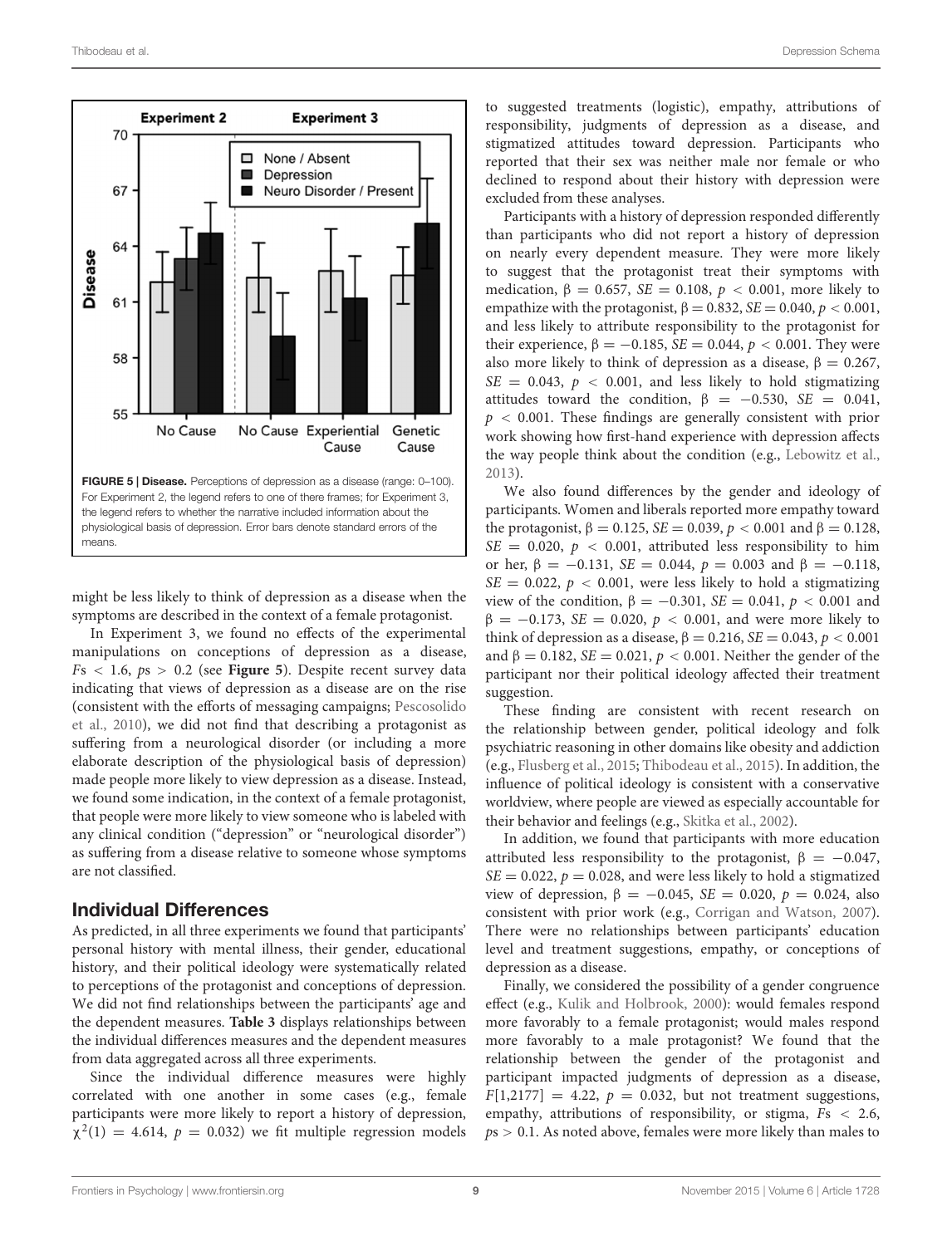#### Thibodeau et al. Depression Schema

#### <span id="page-9-0"></span>TABLE 3 | Individual differences.

|                          | <b>Treatment</b>    | Empathy    | <b>Responsibility</b> | <b>Disease</b> | Stigma      |
|--------------------------|---------------------|------------|-----------------------|----------------|-------------|
| History of depression    | 38% Rx [0.35, 0.41] | 4.17(0.52) | 1.64 (0.62)           | 67.55 (27.60)  | 1.73 (0.49) |
| No history of depression | 24% Rx [0.21, 0.27] | 3.63(0.55) | 1.79 (0.59)           | 57.42 (26.57)  | 2.08(0.53)  |
| Female                   | 31% Rx [0.28, 0.34] | 4.01(0.56) | 1.65 (0.63)           | 66.84 (28.15)  | 1.78 (0.50) |
| Male                     | 32% Rx [0.29, 0.35] | 3.81(0.62) | 1.76 (0.58)           | 58.58 (26.34)  | 2.02(0.55)  |
| Pol affiliation          |                     |            |                       |                |             |
| Democrat                 | 33% Rx [0.29, 0.36] | 3.94(0.60) | 1.68 (0.61)           | 64.62 (27.15)  | 1.88 (0.54) |
| Independent              | 28% Rx [0.24, 0.31] | 3.89(0.62) | 1.72(0.62)            | 60.15 (27.55)  | 1.93 (0.52) |
| Republican               | 35% Rx [0.31, 0.39] | 3.88(0.58) | 1.74 (0.60)           | 62.58 (28.07)  | 1.89 (0.55) |

*Judgments regarding the protagonist and depression as a function of participants' history with depression, gender, and political affiliation with data aggregated from Experiments 1, 2, and 3. Percentages and confidence intervals are shown for treatment suggestions; means and standard deviations are shown for the other four measures.*

consider depression a disease. This was especially true when the protagonist was female as compared to when the protagonist was male,  $t[1048] = 2.154$ ,  $p = 0.031$  (see **[Table 4](#page-9-1)**) and reveals partial support of a gender congruence effect – for women but not men.

# **DISCUSSION**

In three experiments, we tested how labels and explanations for a person's depressive symptoms affected views of this person and conceptions of depression. Despite the laudatory goals of recent messaging campaigns, we find little evidence that emphasizing the neurobiological basis of depression promotes empathy, encourages people to view depression as a disease, or that such a change leads to a reduction in attributions of responsibility or stigmatizing attitudes. Emphasizing the neurobiological underpinning of depression had the biggest effect on participants' treatment suggestions – leading them to suggest medication and therapy in most cases, rather than therapy alone. This represents a valuable finding, as many studies have found that the combination of psychotherapeutic and biological treatments represents the most effective means of dealing with a variety of mental disorders, including depression (e.g., [Elkin et al.,](#page-11-45) [1989](#page-11-45); [Bowers](#page-10-11), [1990](#page-10-11)). That is, one positive effect of describing depression in biological terms is that it seems to shift peoples' conception of how to treat depression to be more consistent with treatment recommendations that have emerged from the medical literature.

The results of all three experiments suggest that the degree to which people view depression as a disease seems to anchor a

spectrum of depression-related attitudes. This is consistent with other research on folk psychiatric reasoning, which suggests that the biological or medical dimension plays a key role in how people conceptualize and make decisions with respect to complex health conditions [\(Haslam, 2005;](#page-11-46) [Lebowitz et al., 2013,](#page-11-28) [2014](#page-11-47); [Lebowitz and Ahn, 2014](#page-11-29); [Flusberg et al.](#page-11-33), [2015](#page-11-33)). In particular, when the depression schema conforms to a disease model, people tend to feel more empathy toward those suffering from depressive symptoms, hold fewer stigmatizing attitudes toward the condition, and attribute less responsibility to the individual for the current situation they find themselves in.

While the labeling and causal explanation manipulations did little to shift people's beliefs about whether or not depression should be thought of as a disease, we found strong and consistent effects of a variety of individual difference measures on this dimension of the depression schema. Specifically, people with a history of depression, females, and liberals were more likely to view depression as a disease. Such a view was related, in turn, with more empathy, less attribution of responsibility, and less stigma. This is largely consistent with research on the factors that influence conceptions of other conditions like addiction [\(Flusberg et al.](#page-11-33), [2015](#page-11-33)) and obesity [\(Thibodeau et al., 2015](#page-11-34)*).* This set of findings is important because it reveals both the wide range of variability in the depression schemas people have in mind, as well as the factors that may shape the schema any individual holds in particular. Identifying the influence of the individual difference measures may also be valuable to clinicians, educators, and policy makers when designing educational interventions related to the nature and treatment of depression.

<span id="page-9-1"></span>

| TABLE 4   Gender congruence. |  |
|------------------------------|--|
|------------------------------|--|

| Participant's gender | Protagonist's gender | <b>Treatment</b> | Empathy    | <b>Responsibility</b> | <b>Disease</b> | Stigma      |
|----------------------|----------------------|------------------|------------|-----------------------|----------------|-------------|
| Female               | Female               | 30% [0.26, 0.35] | 4.01(0.54) | .63(0.66)             | 68.92 (26.82)  | 1.78 (0.50) |
| Female               | Male                 | 32% [0.28, 0.36] | 4.00(0.58) | .66(0.61)             | 65.16 (29.08)  | 1.78 (0.50) |
| Male                 | Female               | 34% [0.29, 0.39] | 3.87(0.64) | 1.69 (0.57)           | 58.23 (27.17)  | 1.97(0.55)  |
| Male                 | Male                 | 30% [0.30, 0.34) | 3.77(0.60) | 1.81 (0.57)           | 58.84 (25.74)  | 2.05(0.54)  |

Judgments regarding the protagonist and depression as a function of the relationship between the gender of the participant and protagonist with data aggregated *from Experiments 1, 2, and 3. Percentages and confidence intervals are shown for treatment suggestions; means and standard deviations are shown for the other four measures.*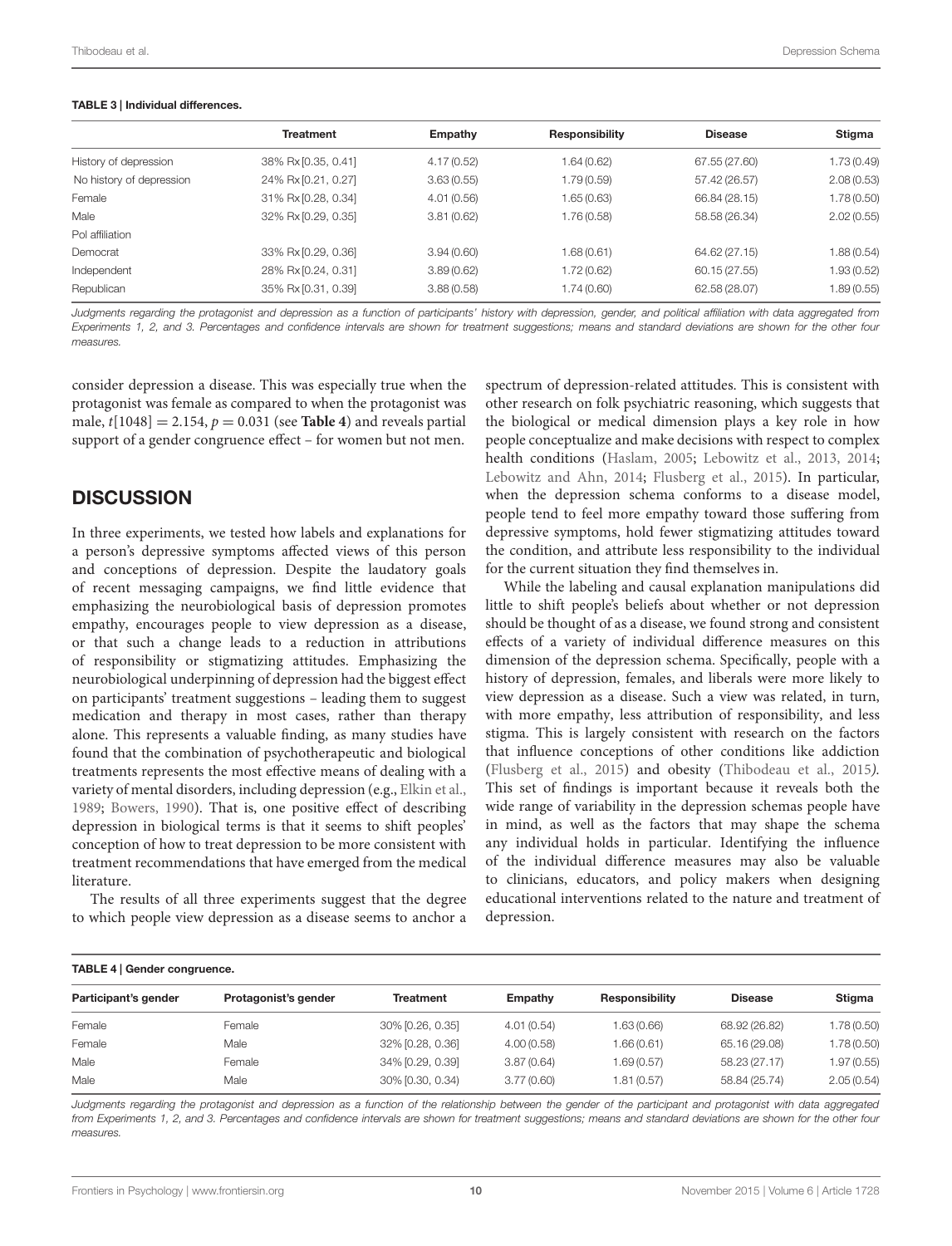Interestingly, prior work has in fact found that framing manipulations can impact the extent to which people hold a more biological or "medicalized" view of certain mental disorders [\(Lebowitz and Ahn, 2014;](#page-11-29) [Lebowitz et al., 2014](#page-11-47)). It is possible that certain design features of our experiments limited the efficacy of the labels and explanations used in the present set of studies. For instance, in all three experiments the symptoms were described in detail at a psychological or behavioral level (e.g., trouble sleeping), which may overpower a subtle framing manipulation or a discussion of the neurological basis of the disorder. Similarly, in Experiment 3 the protagonist was identified as suffering from depression even in conditions in which the neurobiological basis of depression was detailed, which may have constrained the influence of the explanation.

As a result, we think it would be premature to conclude that simply emphasizing the neurobiological underpinning of depression is a poor strategy for changing certain attitudes toward depression. Indeed, evidence from messaging campaigns in the context of other health issues like anorexia suggest that emphasizing the neurobiological component of the disorder can be an important tool for promoting the view of psychological disorders as a disease (e.g., [Crisafulli et al.](#page-11-48), [2008](#page-11-48). See also [Lebowitz et al.](#page-11-47), [2014](#page-11-47)). However, further work is needed to determine exactly how to use this information effectively in the context of depression.

For instance, it may be important to describe the neurobiology of depression in relation to the protagonist in particular. In the present studies, the neurobiology of depression was discussed at an abstract level: "Researchers have found a number of abnormalities in the neurobiology of people with depression." However, it may be more valuable to make such statements at a personal level: "Doctors have found a number of abnormalities in the function of Mark/Jenny's brain that affect his/her ability to regulate his/her mood." Alternatively, or in addition, it may be important to explicitly identify depression as a disease (e.g., "depression is a brain disease") rather than simply frame a set of symptoms as the result of a relatively ambiguous "neurological disorder." These open questions represent important opportunities for future work (but

# **REFERENCES**

- <span id="page-10-5"></span>Ahn, W., Proctor, C. C., and Flanagan, E. H. (2009). Mental health clinicians' beliefs about the biological, psychological, and environmental bases of mental disorders. *Cogn. Sci.* 33, 147–182. doi: 10.1111/j.1551-6709.2009.01008.x
- <span id="page-10-9"></span>American Psychiatric Association [APA] (2013). *Diagnostic and Statistical Manual of Mental Disorders, (DSM-5)*. Arlington, TX: American Psychiatric Pub.
- <span id="page-10-10"></span>Arbanas, G. (2008). Adolescents' attitudes toward schizophrenia, depression, and PTSD. *J. Psychosoc. Nurs.* 46, 45–51.
- <span id="page-10-0"></span>Bartlett, F. C. (1932). *Remembering: A Study in Experimental and Social Psychology*. Cambridge: Cambridge University Press.
- <span id="page-10-8"></span>Berinsky, A. J., Huber, G. A., and Lenz, G. S. (2012). Evaluating online labor markets for experimental research: amazon-.com's mechanical turk. *Polit. Anal.* 20, 351–368. doi: 10.1093/pan/mpr057
- <span id="page-10-6"></span>Blumner, K. H., and Marcus, S. C. (2009). Changing perceptions of depression: ten-year trends from the general social survey. *Psychiatr. Serv.* 60, 306–312. doi: 10.1176/appi.ps.60.3.306

see [Lebowitz and Ahn](#page-11-29), [2014](#page-11-29); [Lebowitz et al., 2014](#page-11-47); [Flusberg et al.](#page-11-33), [2015\)](#page-11-33).

Importantly, we do not find evidence of a cost for emphasizing the neurobiological underpinning of depression that has been foun[d or theorized by others](#page-11-27) [\(Phelan et al., 2006;](#page-11-26) Deacon and Baird, [2009](#page-11-27); [Dar-Nimrod and Heine, 2011;](#page-11-19) [Lebowitz et al.](#page-11-28), [2013](#page-11-28); [Lebowitz and Ahn](#page-11-29), [2014\)](#page-11-29). Reading that the protagonist was suffering from a neurological disorder or an extended discussion of the neurobiology of depression did not lead to an increase in stigma or blame.

One additional take-away from these studies is that people may view aspects of depression differently based on the gender of the person showing symptoms of the disorder. For instance, we found that the framing manipulation was more effective in the context of a female protagonist and that people were less likely to attribute responsibility to a female protagonist suffering from a disorder (either "depression" or a "neurological disorder"). This may be because males are viewed as more agentive in general (e.g., [Eagly](#page-11-43), [1987](#page-11-43)) or because depression is more common among women [\(Piccinelli and Wilkinson, 2000\)](#page-11-49). As a result, people may be more compassionate in their evaluation of a description of a female suffering from depression. However, on most measures, we found no differences in how people evaluated a male and female protagonist who was described as suffering from depression.

In sum, this work represents a valuable step toward understanding lay conceptions of depression, reveals an initial empirically grounded effort to characterize a lay schema for depression, and offers empirical evidence for some of the key important factors that may influence these conceptions. These findings are important not only in the context of clinical health communications, but also for cognitive scientists interested in how schematic knowledge guides reasoning and decision-making in complex domains like mental illness.

# SUPPLEMENTARY MATERIAL

The Supplementary Material for this article can be found online at: [http://journal](http://journal.frontiersin.org/article/10.3389/fpsyg.2015.01728)*.*frontiersin*.*org/article/10*.*3389/fpsyg*.* 2015*.*[01728](http://journal.frontiersin.org/article/10.3389/fpsyg.2015.01728)

- <span id="page-10-4"></span>Boroditsky, L. (2000). Metaphoric structuring: understanding time through spatial metaphors. *Cognition* 75, 1–28. doi: 10.1016/S0010-0277(99)00 073-6
- <span id="page-10-11"></span>Bowers, W. A. (1990). Treatment of depressed in-patients. Cognitive therapy plus medication, relaxation plus medication, and medication alone. *Br. J. Psychiatry* 156, 73–78. doi: 10.1192/bjp.156.1.73
- <span id="page-10-1"></span>Bransford, J. D. (1979). *Human Cognition: Learning, Understanding and Remembering*. Belmont, CA: Wadsworth.
- <span id="page-10-2"></span>Bransford, J. D., and Johnson, M. K. (1972). Contextual prerequisites for understanding: some investigations of comprehension and recall. *J. Verbal Learning Verbal Behav.* 11, 717–726. doi: 10.1016/S0022-5371(72)80006-9
- <span id="page-10-3"></span>Bryan, C. J., Walton, G. M., Rogers, T., and Dweck, C. S. (2011). Motivating voter turnout by invoking the self. *Proc. Natl. Acad. Sci. U.S.A.* 108, 12653–12656. doi: 10.1073/pnas.1103343108
- <span id="page-10-7"></span>Buhrmester, M. D., Kwang, T., and Gosling, S. D. (2011). Amazon's mechanical turk: a new source of inexpensive, yet high-quality, data? *Perspect. Psychol. Sci.* 6, 3–5. doi: 10.1177/1745691610393980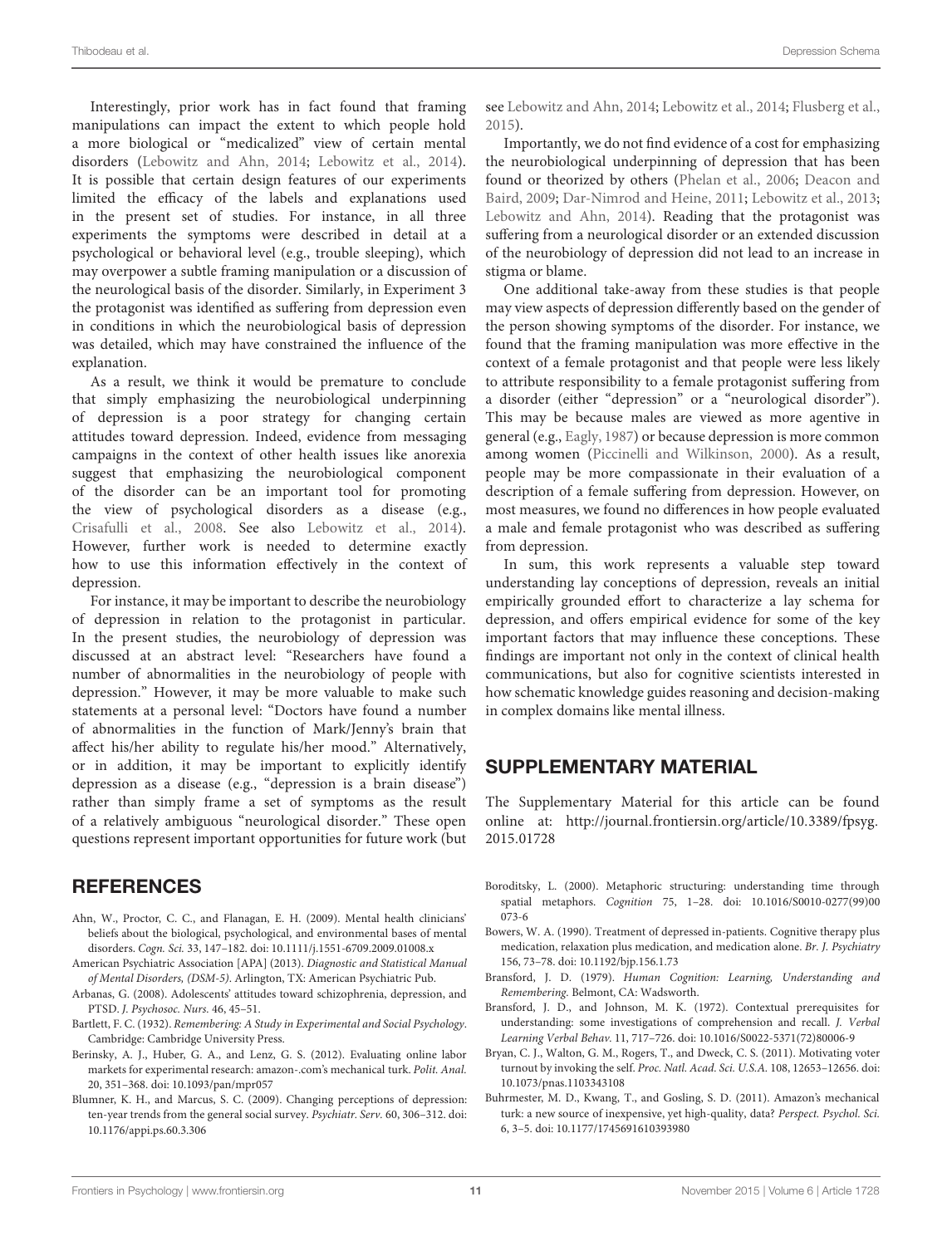- <span id="page-11-39"></span>Campbell, R. G., and Babrow, A. S. (2004). The role of empathy in responses to persuasive risk communication: overcoming resistance to HIV prevention messages. *Health Commun.* 16, 159–182. doi: 10.1207/S15327027HC 1602\_2
- <span id="page-11-32"></span>Corrigan, P. W., and Watson, A. C. (2007). The stigma of psychiatric disorders and the gender, ethnicity, and education of the perceiver. *Commun. Ment. Health J.* 43, 439–458. doi: 10.1007/s10597-007-9084-9
- <span id="page-11-48"></span>Crisafulli, M. A., Von Holle, A., and Bulik, C. M. (2008). Attitudes towards anorexia nervosa: the impact of framing on blame and stigma. *Int. J. Eat. Disord.* 41, 333–339. doi: 10.1002/eat.20507
- <span id="page-11-19"></span>Dar-Nimrod, I., and Heine, S. J. (2011). Genetic essentialism: on the deceptive determinism of DNA. *Psychol. Bull.* 137, 819–824. doi: 10.1037/a0021860
- <span id="page-11-27"></span>Deacon, B. J., and Baird, G. L. (2009). The chemical imbalance explanation of depression: reducing blame at what cost? *J. Soc. Clin. Psychol.* 28, 415–435. doi: 10.1521/jscp.2009.28.4.415
- <span id="page-11-21"></span>Deegan, P. E. (1993). Recovering our sense of value after being labeled mentally ill. *J. Psychosoc. Nurs. Ment. Health Serv.* 31, 7–11.
- <span id="page-11-43"></span>Eagly, A. H. (1987). *Sex Di*ff*erences in Social Behavior: A Social-Role Interpretation*. Hillsdale, NJ: Earlbaum.
- <span id="page-11-45"></span>Elkin, I., Shea, M. T., Watkins, J. T., Imber, S. D., Sotsky, S. M., Collins, J. F., et al. (1989). National institute of mental health treatment of depression collaborative research program: general effectiveness of treatments. *Arch. Gen. Psychiatry* 46, 971–982. doi: 10.1001/archpsyc.1989.01810110013002
- <span id="page-11-33"></span>Flusberg, S. J., DellaValle, M., and Thibodeau, P. H. (2015). "Framing effects and the folk psychiatry of addiction," in *Proceedings of the 37th Annual Meeting of the Cognitive Science Society*, Pasadena, CA.
- <span id="page-11-5"></span>Gelman, S. A., and Wellman, H. M. (1991). Insides and essences: early understandings of the non-obvious. *Cognition* 38, 213–244. doi: 10.1016/0010- 0277(91)90007-Q
- <span id="page-11-13"></span>Gick, M. L., and Holyoak, K. J. (1980). Analogical problem solving. *Cogn. Psychol.* 12, 306–355. doi: 10.1016/0010-0285(80)90013-4
- <span id="page-11-14"></span>Gick, M. L., and Holyoak, K. J. (1983). Schema induction and analogical transfer. *Cogn. Psychol.* 15, 1–38. doi: 10.1016/0010-0285(83)90002-6
- <span id="page-11-16"></span>Goffman, E. (1963). *Stigma: Notes on the Management of Spoiled Identity*. Englewood Cliffs, NJ: Prentice-Hall.
- <span id="page-11-18"></span>Gove, W. R. (ed.) (1975). *The (Labeling) of Deviance: Evaluating a Perspective*. New York, NY: Sage.
- <span id="page-11-46"></span>Haslam, N. (2005). Dimensions of folk psychiatry. *Rev. Gen. Psychol.* 9, 35–47. doi: 10.1037/1089-2680.9.1.35
- <span id="page-11-41"></span>Jacoby, J., and Matell, M. S. (1971). Three-point Likert scales are good enough. *J. Market. Res.* 8, 495–500.
- <span id="page-11-37"></span>Kessler, R. C., Berglund, P., Demler, O., Jin, R., Merikangas, K. R., and Walters, E. E. (2005). Lifetime prevalence and age-of-onset distribution of DSM-IV disorders in the national comorbidity survey replication. *JAMA Psychiatry* 62, 593–602.
- <span id="page-11-6"></span>Kraut, R. E. (1973). Effects of social labeling on giving to charity. *J. Exp. Soc. Psychol.* 9, 551–562. doi: 10.1016/0022-1031(73)90037-1
- <span id="page-11-30"></span>Kuehner, C. (2003). Gender differences in unipolar depression: an update of epidemiological findings and possible explanations. *Acta Psychiatr. Scand.* 108, 163–174. doi: 10.1034/j.1600-0447.2003.00204.x
- <span id="page-11-44"></span>Kulik, C. T., and Holbrook, R. L. Jr. (2000). Demographics in service encounters: effects of racial and gender congruence on perceived fairness. *Soc. Justice Res.* 13, 375–402. doi: 10.1023/A:1007675010798
- <span id="page-11-15"></span>Lakoff, G., and Johnson, M. (1980). *Metaphors We Live By*. Chicago: University of Chicago Press.
- <span id="page-11-29"></span>Lebowitz, M. S., and Ahn, W. K. (2014). Effects of biological explanations for mental disorders on clinicians' empathy. *Proc. Natl. Acad. Sci. U.S.A.* 111, 17786–17790. doi: 10.1073/pnas.1414058111
- <span id="page-11-28"></span>Lebowitz, M. S., Ahn, W. K., and Nolen-Hoeksema, S. (2013). Fixable or fate? Perceptions of the biology of depression. *J. Consult. Clin. Psychol.* 81, 518–527. doi: 10.1037/a0031730
- <span id="page-11-47"></span>Lebowitz, M. S., Pyun, J. J., and Ahn, W. K. (2014). Biological explanations of generalized anxiety disorder: effects on beliefs about prognosis and responsibility. *Psychiatr. Ser.* 65, 498–503. doi: 10.1176/appi.ps.201300011
- <span id="page-11-20"></span>Link, B. G., and Phelan, J. C. (2013). "Labeling and Stigma," in *Handbook of the Sociology of Mental Health*, 2nd Edn, eds C. S. Aneshensel, J. C. Phelan, and A. Bierman (New York, NY: Springer), 525–541.
- <span id="page-11-7"></span>Loftus, E. F. (1975). Leading questions and the eyewitness report. *Cogn. Psychol.* 7, 560–572. doi: 10.1016/0010-0285(75)90023-7
- <span id="page-11-3"></span>Mandler, J. M. (1984). *Stories, Scripts, and Scenes: Aspects of Schema Theory*. New York, NY: Psychology Press.
- <span id="page-11-42"></span>Menard, S. (2002). *Applied Logistic Regression Analysis*, Vol. 106. Thousand Oaks, CA: Sage.
- <span id="page-11-38"></span>Miller, M. C. (2009). *Understanding Depression. A Harvard Medical School Special Health Report. Retrieved September, 2015*. Available at: [http://www](http://www.health.harvard.edu/mind-and-mood/what-causes-depression)*.*health*.* harvard*.*[edu/mind-and-mood/what-causes-depression](http://www.health.harvard.edu/mind-and-mood/what-causes-depression)
- <span id="page-11-0"></span>Minsky, M. (1975). "A framework for representing knowledge," in *The Psychology of Computer Vision*, ed. P. H. Winston (New York, NY: McGraw-Hill), 211–277.
- <span id="page-11-40"></span>Niederdeppe, J., Shapiro, M. A., Kim, H. K., Bartolo, D., and Porticella, N. (2014). Narrative persuasion, causality, complex integration, and support for obesity policy. *Health Commun.* 29, 431–444. doi: 10.1080/10410236.2012.76 1805
- <span id="page-11-25"></span>Pescosolido, B. A., Martin, J. K., Long, J. S., Medina, T. R., Phelan, J. C., and Link, B. G. (2010). "A disease like any other"? A decade of change in public reactions to schizophrenia, depression, and alcohol dependence. *Am. J. Psychiatry* 167, 1321–1330. doi: 10.1176/appi.ajp.2010.09121743
- <span id="page-11-36"></span>Pew (2015). *Do You Consider Yourself a Republican, Democrat, or Independent? Party Identification*. Available at: http://www*.*pewresearch*.*[org/data-trend/](http://www.pewresearch.org/data-trend/political-attitudes/party-identification/) [political-attitudes/party-identification/](http://www.pewresearch.org/data-trend/political-attitudes/party-identification/)
- <span id="page-11-26"></span>Phelan, J. C., Yang, L. H., and Cruz-Rojas, R. (2006). Effects of attributing serious mental illnesses to genetic causes on orientations to treatment. *Psychiatr. Ser.* 57, 382–387. doi: 10.1176/appi.ps.57.3.382
- <span id="page-11-49"></span>Piccinelli, M., and Wilkinson, G. (2000). Gender differences in depression critical review. *Br. J. Psychiatry* 177, 486–492. doi: 10.1192/bjp.177.6.486
- <span id="page-11-4"></span>Rogers, T. T., and McClelland, J. L. (2004). *Semantic Cognition: A Parallel Distributed Processing Approach*. Cambridge, MA: MIT press.
- <span id="page-11-1"></span>Rumelhart, D. E. (1975). "Notes on a schema for stories," in *Representation and Understanding: Studies in Cognitive Science*, eds D. G. Bobrow and A. M. Collins (New York: Academic Press).
- <span id="page-11-23"></span>Sartorius, N. (1997). Fighting schizophrenia and its stigma: a new world psychiatric association educational programme. *Br. J. Psychiatry* 170:297. doi: 10.1192/bjp.170.4.297
- <span id="page-11-2"></span>Schank, R. C., and Abelson, R. P. (1975). "Scripts, plans, and knowledge," in *Proceedings of the Fourth International Joint Conference on Artificial Intelligence*, (Tbilisi: USSR), 151–157.
- <span id="page-11-17"></span>Scheff, T. J. (1966). Users and non-users of a student psychiatric clinic. *J. Health Hum. Behav.* 7, 114–121. doi: 10.2307/2948727
- <span id="page-11-31"></span>Skitka, L. J., Mullen, E., Griffin, T., Hutchinson, S., and Chamberlin, B. (2002). Dispositions, scripts, or motivated correction?: understanding ideological differences in explanations for social problems.*J. Pers. Soc. Psychol.* 83, 470–487. doi: 10.1037/0022-3514.83.2.470
- <span id="page-11-35"></span>Soper, D. S. (2015). *A-priori Sample Size Calculator for Structural Equation Models*. Available at: http://www*.*danielsoper*.*[com/statcalc](http://www.danielsoper.com/statcalc)
- <span id="page-11-10"></span>Thibodeau, P. H., and Boroditsky, L. (2011). Metaphors we think with: the role of metaphor in reasoning. *PLoS ONE* 6:e16782. doi: 10.1371/journal.pone.0016782
- <span id="page-11-11"></span>Thibodeau, P. H., and Boroditsky, L. (2013). Natural language metaphors covertly influence reasoning. *PLoS ONE* 8:e52961. doi: 10.1371/journal.pone.00 52961
- <span id="page-11-12"></span>Thibodeau, P. H., and Boroditsky, L. (2015). Measuring effects of metaphor in a dynamic opinion landscape. *PLoS ONE* 10:e0133939. doi: 10.1371/journal.pone.0133939
- <span id="page-11-34"></span>Thibodeau, P. H., Perko, V. L., and Flusberg, S. J. (2015). The relationship between narrative classification of obesity and support for public policy interventions. *Soc. Sci. Med.* 141, 27–35. doi: 10.1016/j.socscimed.2015.07.023
- <span id="page-11-8"></span>Tversky, A., and Kahneman, D. (1981). The framing of decisions and the psychology of choice. *Science* 211, 453–458. doi: 10.1126/science.7455683
- <span id="page-11-22"></span>US Department of Health and Human Services (1999). *Mental Health: A Report of the Surgeon General.* Bethesda, MD: US Department of Health and Human Services, 1999. Available at: http://profiles*.*nlm*.*nih*.*[gov/ps/retrieve/](http://profiles.nlm.nih.gov/ps/retrieve/ResourceMetadata/NNBBHS) [ResourceMetadata/NNBBHS](http://profiles.nlm.nih.gov/ps/retrieve/ResourceMetadata/NNBBHS)
- <span id="page-11-24"></span>US Department of Health and Human Services (2003). *Achieving the Promise: Transforming Mental Health Care in America. The President's New Freedom Commission on Mental Health Report*. Bethesda, MD: US Department of Health and Human Services.
- <span id="page-11-9"></span>Walton, G. M., and Banaji, M. R. (2004). Being what you say: the effect of essentialist linguistic labels on preferences. *Soc. Cogn.* 22, 193–213. doi: 10.1521/soco.22.2.193.35463